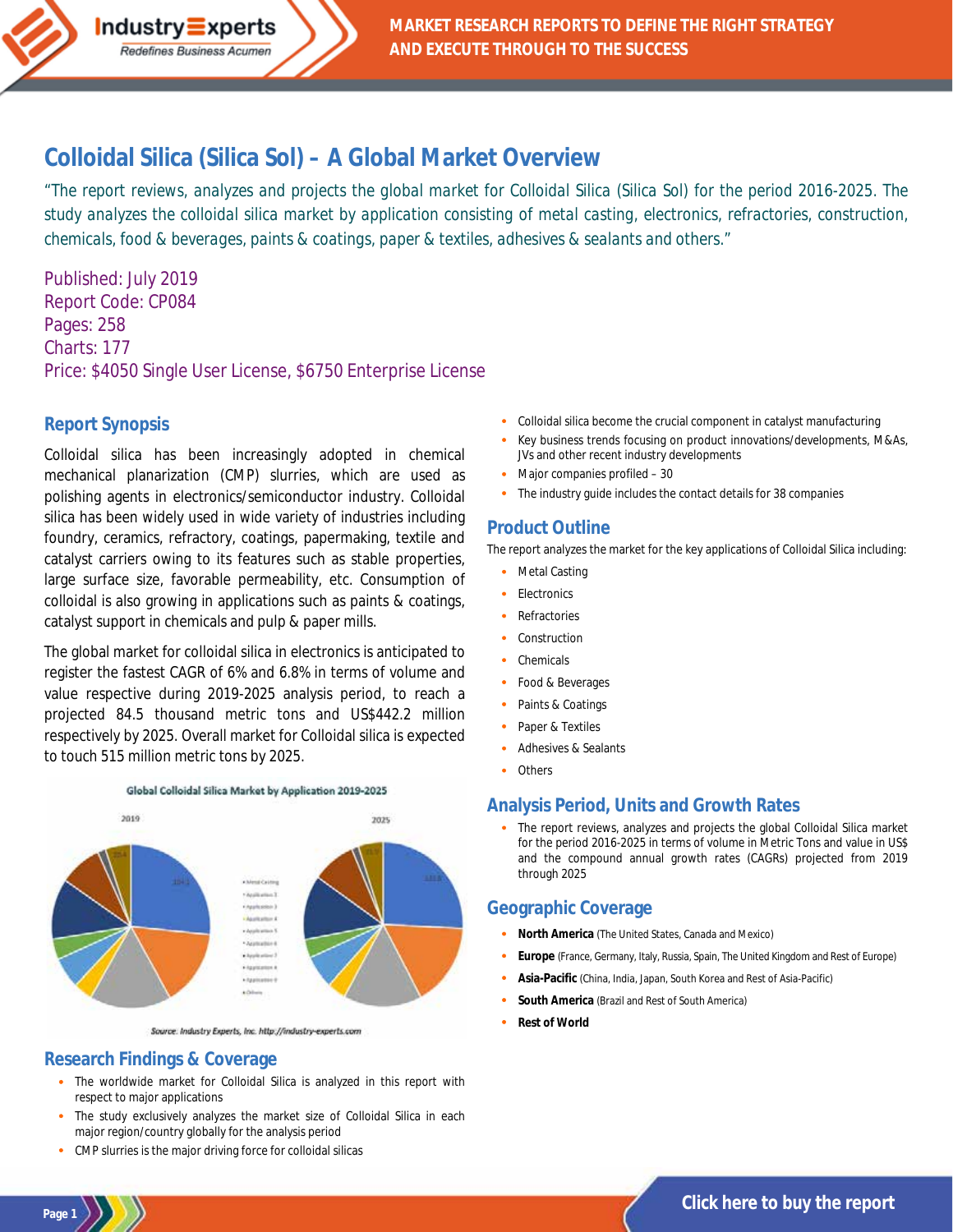

# **SAMPLE COMPANY PROFILE**

### **CABOT CORPORATION (UNITED STATES)**

4400 North Point Parkway, Suite 200 Alpharetta Georgia 30022 Phone: +678 297 1300 Fax: +678 297 1245 Website: www.cabotcorp.com

#### **Business Overview**

Founded in 1882, Cabot Corporation is one of the global providers of specialty chemicals and performance materials for transportation, infrastructure, environment and consumer industries. Cabot's main product offerings include carbon blacks, specialty compounds, fumed metal oxides, activated carbons, inkjet colorants, aerogel, cesium formate drilling fluids, and fine cesium chemicals. Cabot operates through its four business units: Reinforcement Materials – production and supply of carbon black and carbon and rubber compounds; Performance Chemicals – production and supply of specialty carbons, metal oxides such as fumed silica, fumed alumina, colloidal dispersions and aerogel; Purification Solutions – production and supply of activated carbons; and Specialty Fluids – production and supply of cesium products that include cesium formate brines and other fine cesium chemicals. Headquartered in Boston, Massachusetts, Cabot employs around 4,500 employees and operates its manufacturing plants in 21 countries worldwide.

Cabot produces and markets fumed silica, colloidal silica, and dispersions of fumed silica and fumed alumina. Cabot is one of the leading producers of fumed silica globally with 8 production plants and joint ventures in the United States, Europe and Asia-Pacific. Cabot's fumed silica production plants are located at Tuscola, Illinois, USA; Midland, Michigan, USA; Carrollton, Kentucky, USA; Glamorgan, Wales, UK; Rheinfelden, Germany; Jiangxi, China; Inner Mongolia, China; and Tamil Nadu, India. Cabot markets its specialty silica products under the brand names CAB-O-SIL<sup>®</sup> and CAB-O-SPERSE®.

#### **Product Portfolio**

#### *Colloidal Silica & Composite Silicas*

Cabot offers CAB-O-SIL™ TG-C series colloidal silicas and ATLAS™ silica composites.

- CAB-O-SIL™ TG-C colloidal silicas are treated with hydrophobizing agents using a proprietary process to impart increased tribocharging and charge stability. These products are used in electrophotography to enhance toner durability and improve print quality.
- ATLAS™ silica composites are used in electrophotographic toner applications, and are engineered particles to prevent embedding, migration and separation from the toner surface, resulting in long print runs with little decrease in image quality.

*…………………….more*

## **SAMPLE TABLE/CHART**

Glance at 2019 Global Colloidal Silica Volume Market Share (%) by Geographic Region – North America, Europe, Asia-Pacific, South America and Rest of World



Asia-Pacific Colloidal Silica Market Analysis (2016-2025) by Application – Metal Casting, Electronics, Refractories, Construction, Chemicals, Food & Beverages, Paints & Coatings, Paper & Textiles, Adhesives & Sealants and Others in Thousand Metric Tons



## **KEY PLAYERS PROFILED**

- ADEKA Corporation
- Cabot Corporation
- Evonik Industries AG
- Jinan Yinfeng Silicon Products Co., Ltd.
- Merck KGaA
- Nalco Water An Ecolab Company
- Nissan Chemical Corporation
- Nouryon Chemicals Holding B.V.
- NYACOL® Nano Technologies Inc.
- W.R. Grace & Co.

*…………………….more*

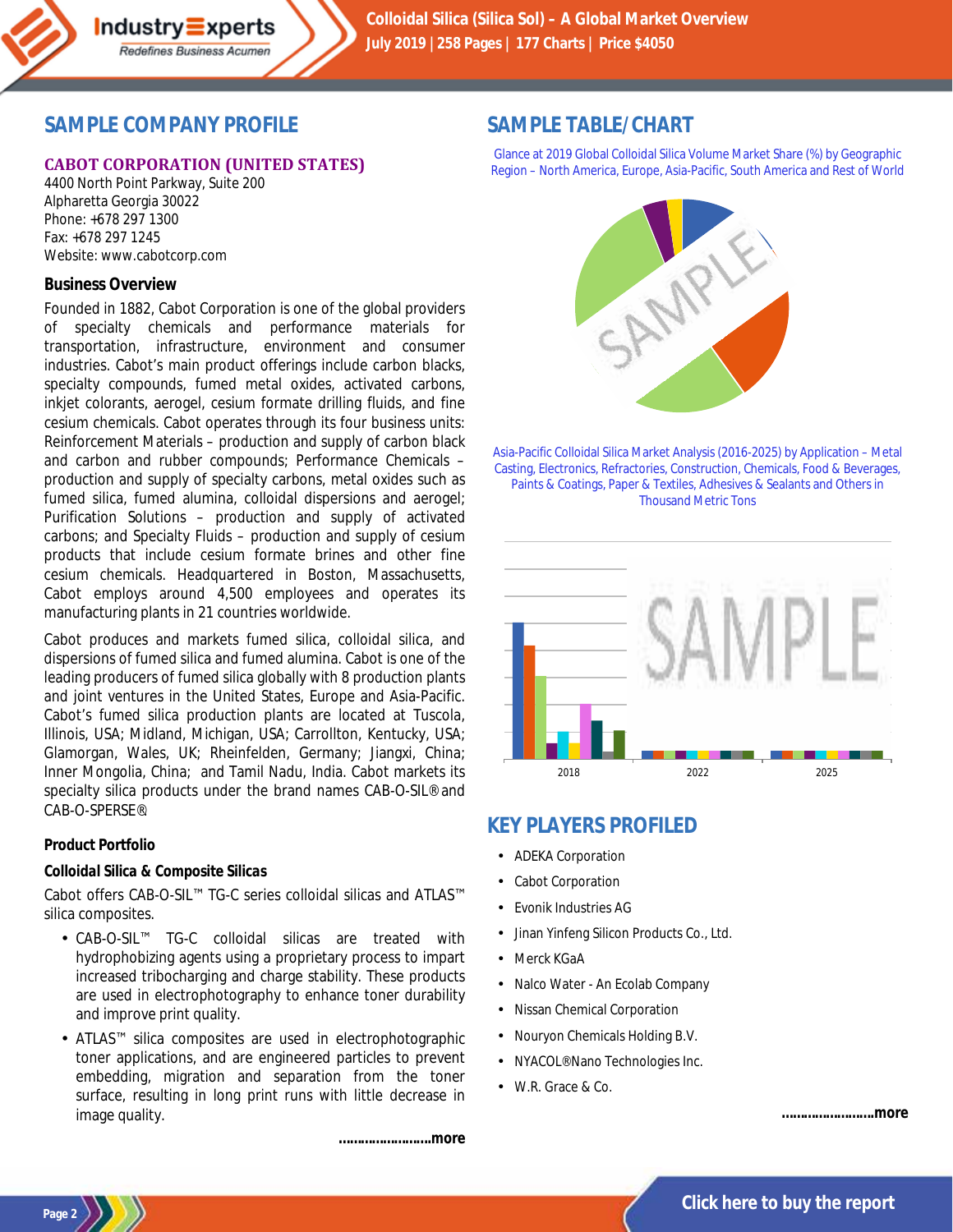

**Colloidal Silica (Silica Sol) – A Global Market Overview July 2019 |258 Pages | 177 Charts | Price \$4050**

# **TABLE OF CONTENTS**

#### **PART A: GLOBAL MARKET PERSPECTIVE ........ 1 PART B: REGIONAL MARKET PERSPECTIVE... 84**

| 1.1.1 Specialty Silicas or Synthetic Amorphous Silicas 7  |  |
|-----------------------------------------------------------|--|
| 1.1.1.1 Physical and Chemical Properties of Specialty     |  |
|                                                           |  |
|                                                           |  |
|                                                           |  |
| 1.1.2 Manufacturing Processes for Specialty Silicas 9     |  |
|                                                           |  |
|                                                           |  |
|                                                           |  |
| 1.1.3 Colloidal Silica or Silica Sol  10                  |  |
|                                                           |  |
|                                                           |  |
| 1.1.3.1.2 Electronics/Semiconductors  12                  |  |
|                                                           |  |
|                                                           |  |
|                                                           |  |
|                                                           |  |
|                                                           |  |
|                                                           |  |
|                                                           |  |
|                                                           |  |
|                                                           |  |
|                                                           |  |
|                                                           |  |
|                                                           |  |
|                                                           |  |
| Jinan Yinfeng Silicon Products Co., Ltd. (China) 22       |  |
|                                                           |  |
| Nalco Water - An Ecolab Company (United States) 24        |  |
| Nouryon Chemicals Holding B.V. (The Netherlands)27        |  |
| NYACOL® Nano Technologies Inc. (United States) 30         |  |
|                                                           |  |
|                                                           |  |
| 3. KEY BUSINESS AND PRODUCT TRENDS 37                     |  |
| Nouryon Increases Surface-Modified Colloidal Silica       |  |
| Production Capacity at Bohus Site in Sweden37             |  |
| Grace Constructs New LUDOX® Colloidal Silica Plant at its |  |
| Launch of NYACOL®'s New Lithium Stabilized Colloidal      |  |
|                                                           |  |
| Launch of Remet Investment Casting Materials (Shanghai)   |  |
|                                                           |  |
| Geo40 Plans to Begin Commercial Production of Silica from |  |
| Geothermal Fluids at Ohaaki Geothermal Power Plant 38     |  |
| NexSil™ DP7500 Series Ultra High Purity Colloidal Silica  |  |
| Nanomaterials Introduced by NYACOL® 38                    |  |
| Launch of ADBOND® Quikset™ Concentrate by REMET38         |  |
| 4. GLOBAL MARKET OVERVIEW39                               |  |
| 4.1 Global Colloidal Silica Market Overview by            |  |
|                                                           |  |
|                                                           |  |
| 4.1.1 Colloidal Silica Application Market Overview by     |  |
|                                                           |  |
|                                                           |  |
|                                                           |  |
|                                                           |  |
|                                                           |  |
|                                                           |  |
|                                                           |  |
|                                                           |  |
|                                                           |  |
|                                                           |  |
|                                                           |  |
|                                                           |  |

Page 3

| Global Colloidal Silica Market Overview by                                                                                                                            |
|-----------------------------------------------------------------------------------------------------------------------------------------------------------------------|
|                                                                                                                                                                       |
| REGIONAL MARKET OVERVIEW88                                                                                                                                            |
| 5.1 North American Colloidal Silica Market Overview                                                                                                                   |
| 5.2 North American Colloidal Silica Market Overview                                                                                                                   |
|                                                                                                                                                                       |
| Applied Material Solutions, Inc. (United States) 97<br>Energy Strategy Associates Inc. (United States)  100                                                           |
|                                                                                                                                                                       |
| Nalco Water - An Ecolab Company (United States)  101<br>Nissan Chemical America Corporation (United States) 101<br>NYACOL® Nano Technologies Inc. (United States) 102 |
| 5.4 Country-wise Analysis of North American Colloidal                                                                                                                 |
|                                                                                                                                                                       |
| 5.4.1.1 United States Colloidal Silica Market Overview                                                                                                                |
|                                                                                                                                                                       |
| 5.4.2.1 Canadian Colloidal Silica Market Overview by                                                                                                                  |
|                                                                                                                                                                       |
| 5.4.3.1 Mexican Colloidal Silica Market Overview by                                                                                                                   |
| 6.1 European Colloidal Silica Market Overview by                                                                                                                      |
|                                                                                                                                                                       |
| 6.2 European Colloidal Silica Market Overview by                                                                                                                      |
| Chemiewerk Bad Köstritz GmbH (Germany)  133                                                                                                                           |
| Grace GmbH & Co. KG (Germany) 141                                                                                                                                     |
|                                                                                                                                                                       |
| Nouryon Chemicals Holding B.V. (Netherlands)  143                                                                                                                     |
| Stabifix Brauerei-Technik GmbH & Co. Kg (Germany)  148                                                                                                                |
| 6.4 Country-wise Analysis of European Colloidal Silica                                                                                                                |
|                                                                                                                                                                       |
| 6.4.1.1 French Colloidal Silica Market Overview by                                                                                                                    |
|                                                                                                                                                                       |
| 6.4.2.1 German Colloidal Silica Market Overview by                                                                                                                    |
| 6.4.3.1 Italian Colloidal Silica Market Overview by                                                                                                                   |
|                                                                                                                                                                       |
| 6.4.4.1 Russian Colloidal Silica Market Overview by                                                                                                                   |
|                                                                                                                                                                       |
| 6.4.5.1 Spanish Colloidal Silica Market Overview by                                                                                                                   |
|                                                                                                                                                                       |
| 6.4.6.1 United Kingdom Colloidal Silica Market                                                                                                                        |
|                                                                                                                                                                       |

| 6.4.7.1 Rest of Europe Colloidal Silica Market                                                       |  |
|------------------------------------------------------------------------------------------------------|--|
|                                                                                                      |  |
| 7.1 Asia-Pacific Colloidal Silica Market Overview by                                                 |  |
|                                                                                                      |  |
| 7.2 Asia-Pacific Colloidal Silica Market Overview by                                                 |  |
|                                                                                                      |  |
|                                                                                                      |  |
|                                                                                                      |  |
| Dr. Khan Industrial Consultants Pvt. Ltd. (DKIC) (India). 194                                        |  |
|                                                                                                      |  |
| Guangdong Well-Silica Sol Co., Ltd. (China)  196                                                     |  |
|                                                                                                      |  |
| Jinan Yinfeng Silicon Products Co., Ltd. (China) 197                                                 |  |
| Nissan Chemical Corporation (Japan)  198                                                             |  |
| Qingdao Bangsen Silica Gel Desiccant Co., Ltd (China). 200                                           |  |
| Qingdao FSK Foundry Materials Co., Ltd (China) 201<br>Qingdao Haiyang Chemical Co., Ltd (China)  201 |  |
| Rongxiang Industrial Co. Ltd (Taiwan) 202                                                            |  |
|                                                                                                      |  |
|                                                                                                      |  |
| Zhejiang Yuda Chemical Co., Ltd. (China) 205                                                         |  |
| 7.4 Country-wise Analysis of Asia-Pacific Colloidal                                                  |  |
|                                                                                                      |  |
|                                                                                                      |  |
| 7.4.1.1 Chinese Colloidal Silica Market Overview by                                                  |  |
|                                                                                                      |  |
|                                                                                                      |  |
| 7.4.2.1 Indian Colloidal Silica Market Overview by                                                   |  |
|                                                                                                      |  |
|                                                                                                      |  |
|                                                                                                      |  |
| 7.4.3.1 Japanese Colloidal Silica Market Overview by                                                 |  |
|                                                                                                      |  |
|                                                                                                      |  |
| 7.4.4.1 South Korean Colloidal Silica Market Overview                                                |  |
|                                                                                                      |  |
|                                                                                                      |  |
| 7.4.5.1 Rest of Asia-Pacific Colloidal Silica Market                                                 |  |
|                                                                                                      |  |
|                                                                                                      |  |
| 8.1 South American Colloidal Silica Market Overview                                                  |  |
|                                                                                                      |  |
| 8.2 South American Colloidal Silica Market Overview                                                  |  |
|                                                                                                      |  |
|                                                                                                      |  |
| 8.3 Country-wise Analysis of South American Colloidal                                                |  |
|                                                                                                      |  |
|                                                                                                      |  |
| 8.3.1.1 Brazilian Colloidal Silica Market Overview by                                                |  |
|                                                                                                      |  |
|                                                                                                      |  |
| 8.3.2.1 Rest of South America Colloidal Silica Market                                                |  |
|                                                                                                      |  |
|                                                                                                      |  |
| 9.1 Rest of World Colloidal Silica Market Overview by                                                |  |
|                                                                                                      |  |
|                                                                                                      |  |
| PART C: GUIDE TO THE INDUSTRY255                                                                     |  |
|                                                                                                      |  |
|                                                                                                      |  |
|                                                                                                      |  |